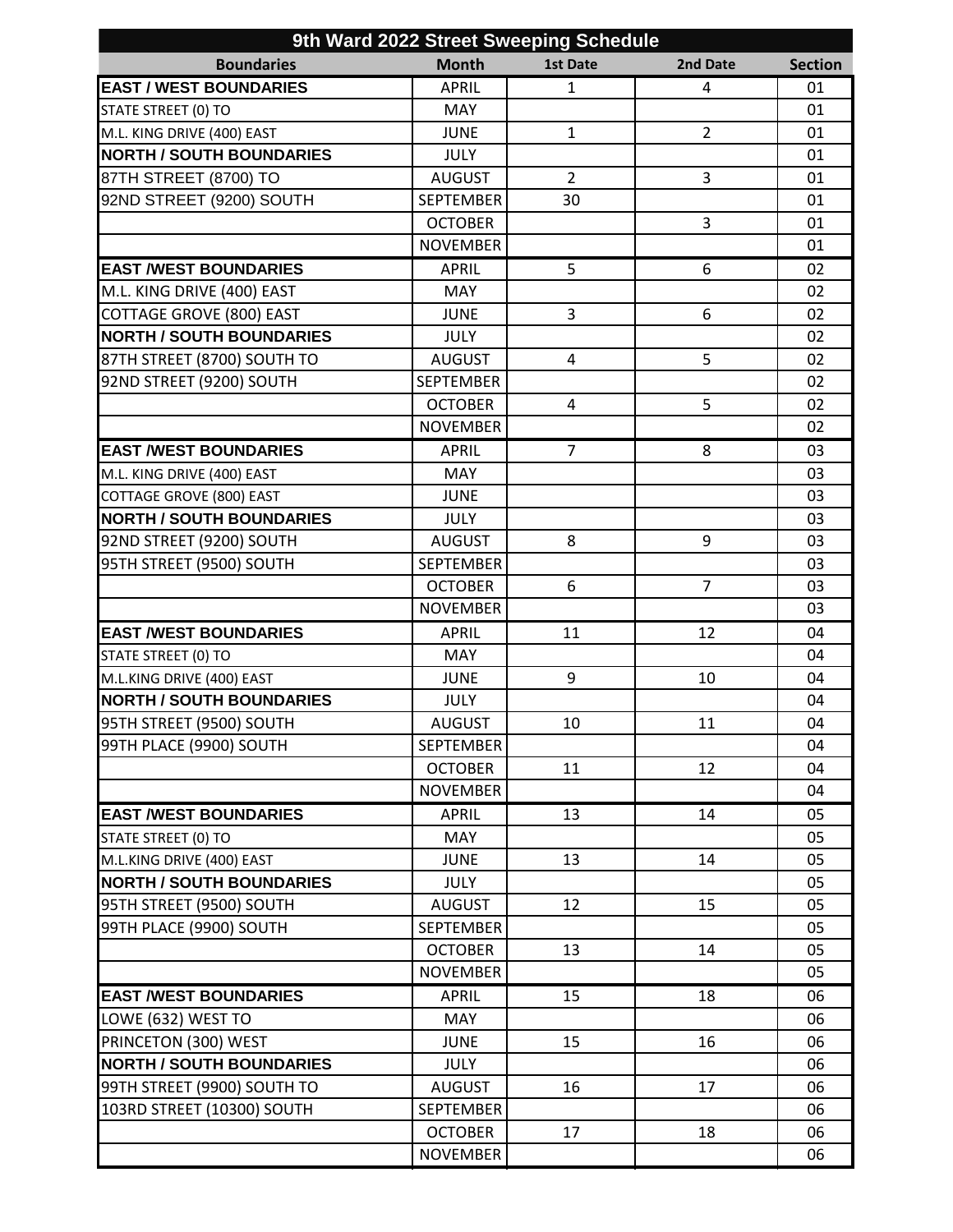| 9th Ward 2022 Street Sweeping Schedule                            |                                    |                 |                |                |  |
|-------------------------------------------------------------------|------------------------------------|-----------------|----------------|----------------|--|
| <b>Boundaries</b>                                                 | <b>Month</b>                       | <b>1st Date</b> | 2nd Date       | <b>Section</b> |  |
| <b>EAST /WEST BOUNDARIES</b>                                      | <b>APRIL</b>                       | 19              | 20             | 07             |  |
| STATE STREET (0) TO                                               | <b>MAY</b>                         |                 |                | 07             |  |
| PRINCETON (300) WEST                                              | <b>JUNE</b>                        | 17              | 21             | 07             |  |
| <b>NORTH /SOUTH BOUNDARIES</b>                                    | <b>JULY</b>                        |                 |                | 07             |  |
| 99TH STREET (9900) SOUTH TO                                       | <b>AUGUST</b>                      | 18              | 19             | 07             |  |
| 103RD STREET (10300) SOUTH                                        | <b>SEPTEMBER</b>                   |                 |                | 07             |  |
|                                                                   | <b>OCTOBER</b>                     | 19              | 20             | 07             |  |
|                                                                   | <b>NOVEMBER</b>                    |                 |                | 07             |  |
| <b>EAST /WEST BOUNDARIES</b>                                      | <b>APRIL</b>                       | 21              | 22             | 08             |  |
| STATE STREET (0) TO                                               | <b>MAY</b>                         |                 |                | 08             |  |
| M. L. KING DRIVE (40) EAST                                        | <b>JUNE</b>                        | 22              | 23             | 08             |  |
| <b>NORTH /SOUTH BOUNDARIES</b>                                    | <b>JULY</b>                        |                 |                | 08             |  |
| 100TH STREET (10000) SOUTH TO                                     | <b>AUGUST</b>                      | 22              | 23             | 08             |  |
| 103RD STREET (10300) SOUTH                                        | <b>SEPTEMBER</b>                   |                 |                | 08             |  |
|                                                                   | <b>OCTOBER</b>                     | 21              | 24             | 08             |  |
|                                                                   | <b>NOVEMBER</b>                    |                 |                | 08             |  |
| <b>EAST /WEST BOUNDARIES</b>                                      | <b>APRIL</b>                       | 25              | 26             | 09             |  |
| M.L. KING DRIVE (400) EAST TO                                     | <b>MAY</b>                         |                 |                | 09             |  |
| <b>COTTAGE GROVE (800) EAST</b>                                   | <b>JUNE</b>                        | 24              | 27             | 09             |  |
| <b>NORTH /SOUTH BOUNDARIES</b>                                    | <b>JULY</b>                        |                 |                | 09             |  |
| 100TH STREET (10000) SOUTH TO                                     | <b>AUGUST</b>                      | 24              | 25             | 09             |  |
| 103RD STREET (10300) SOUTH                                        | <b>SEPTEMBER</b>                   |                 |                | 09             |  |
|                                                                   | <b>OCTOBER</b>                     | 25              | 26             | 09             |  |
|                                                                   | <b>NOVEMBER</b>                    |                 |                | 09             |  |
| <b>EAST /WEST BOUNDARIES</b>                                      |                                    | 27              | 28             |                |  |
|                                                                   | <b>APRIL</b><br><b>MAY</b>         |                 |                | 10<br>10       |  |
| STATE STREET (0) TO<br>M.L.KING DRIVE (400) EAST                  | <b>JUNE</b>                        | 28              | 29             | 10             |  |
| <b>NORTH /SOUTH BOUNDARIES</b>                                    | <b>JULY</b>                        |                 |                | 10             |  |
| 103RD STREET (10300) SOUTH                                        |                                    | 26              | 29             | 10             |  |
| 107TH STREET (10700) SOUTH                                        | <b>AUGUST</b><br><b>SEPTEMBER</b>  |                 |                | 10             |  |
|                                                                   | <b>OCTOBER</b>                     | 27              | 28             | 10             |  |
|                                                                   | <b>NOVEMBER</b>                    |                 |                | 10             |  |
| <b>EAST /WEST BOUNDARIES</b>                                      |                                    | 29              |                | 11             |  |
| M.L.KING DRIVE (400) EAST TO                                      | <b>APRIL</b><br><b>MAY</b>         |                 | $\overline{2}$ |                |  |
|                                                                   |                                    |                 |                | 11             |  |
| MARYLAND AVENUE (832) EAST<br><b>NORTH / SOUTH BOUNDARIES</b>     | <b>JUNE</b><br><b>JULY</b>         | 30              | $\mathbf{1}$   | 11<br>11       |  |
| 103RD STREET (10300) SOUTH TO                                     | <b>AUGUST</b>                      | 30              | 31             | 11             |  |
| 108TH STREET (10800) SOUTH                                        | <b>SEPTEMBER</b>                   |                 |                | 11             |  |
|                                                                   | <b>OCTOBER</b>                     | 31              |                |                |  |
|                                                                   | <b>NOVEMBER</b>                    |                 | $\mathbf{1}$   | 11<br>11       |  |
| <b>EAST /WEST BOUNDARIES</b>                                      |                                    |                 |                |                |  |
|                                                                   | <b>APRIL</b><br><b>MAY</b>         | 3               | 4              | 12             |  |
| STATE STREET (0) TO                                               |                                    |                 |                | 12             |  |
| <b>COTTAGE GROVE (800) EAST</b><br><b>NORTH /SOUTH BOUNDARIES</b> | <b>JUNE</b><br><b>JULY</b>         | 5               | 6              | 12<br>12       |  |
|                                                                   |                                    |                 |                |                |  |
| 107TH STREET (10700) SOUTH TO                                     | <b>AUGUST</b>                      |                 |                | 12             |  |
| 111TH STREET (11100) SOUTH                                        | <b>SEPTEMBER</b><br><b>OCTOBER</b> | 1               | $\overline{2}$ | 12<br>12       |  |
|                                                                   |                                    |                 |                |                |  |
|                                                                   | <b>NOVEMBER</b>                    | $\overline{2}$  | 3              | 12             |  |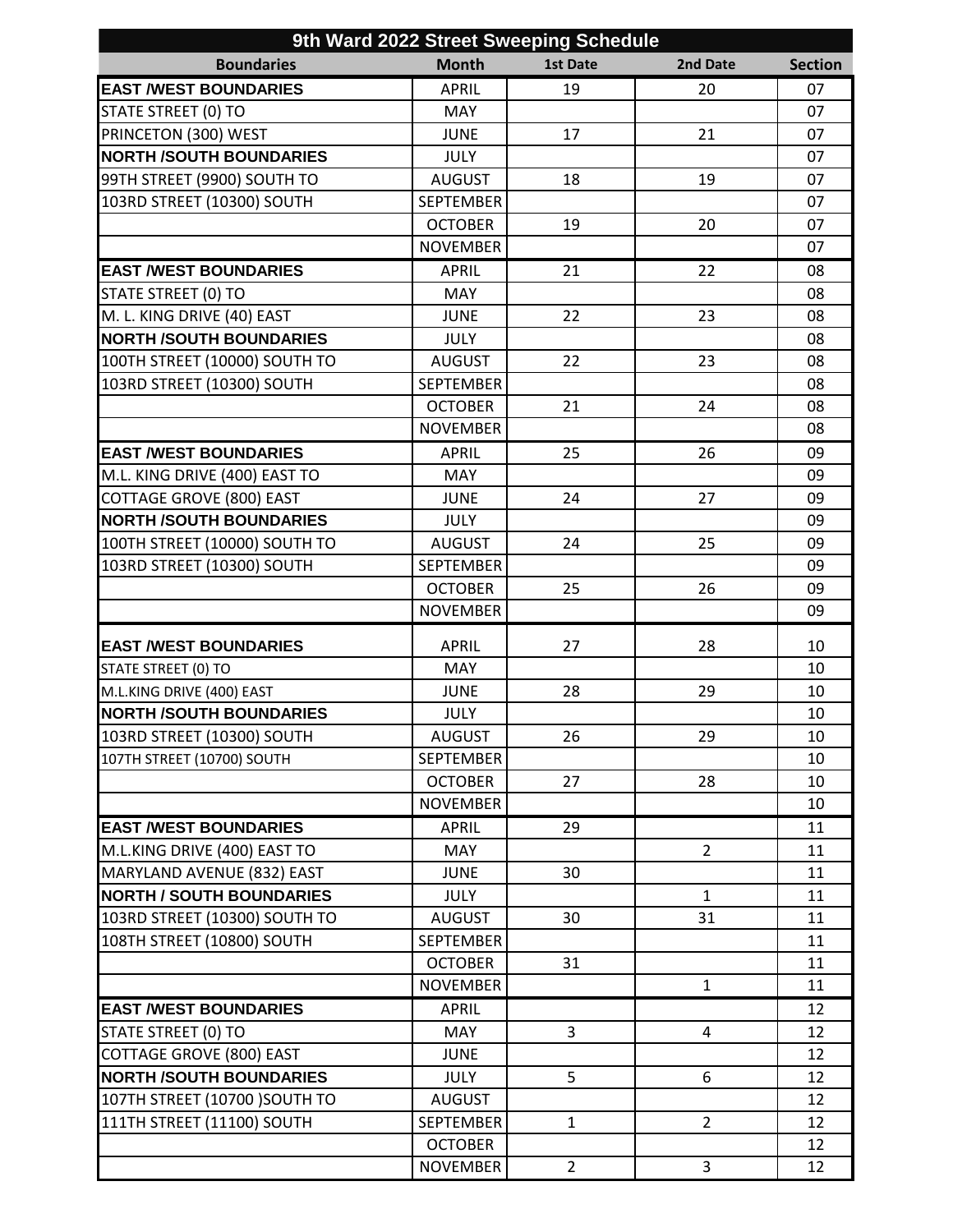| 9th Ward 2022 Street Sweeping Schedule |                  |                 |                |                |  |
|----------------------------------------|------------------|-----------------|----------------|----------------|--|
| <b>Boundaries</b>                      | <b>Month</b>     | <b>1st Date</b> | 2nd Date       | <b>Section</b> |  |
| <b>EAST /WEST BOUNDARIES</b>           | <b>APRIL</b>     |                 |                | 13             |  |
| STATE STREET (0) TO                    | <b>MAY</b>       | 5               | 6              | 13             |  |
| M.L.KING DRIVE (400) EAST              | <b>JUNE</b>      |                 |                | 13             |  |
| <b>NORTH /SOUTH BOUNDARIES</b>         | <b>JULY</b>      | $\overline{7}$  | 8              | 13             |  |
| 111TH STREET (11100) SOUTH TO          | <b>AUGUST</b>    |                 |                | 13             |  |
| 115TH STREET (11500) SOUTH             | <b>SEPTEMBER</b> | 6               | $\overline{7}$ | 13             |  |
|                                        | <b>OCTOBER</b>   |                 |                | 13             |  |
|                                        | <b>NOVEMBER</b>  | 4               | $\overline{7}$ | 13             |  |
| <b>EAST / WEST BOUNDARIES</b>          | <b>APRIL</b>     |                 |                | 14             |  |
| M.L.KING DRIVE (400) EAST              | <b>MAY</b>       | 9               | 10             | 14             |  |
| LANGLEY (700) EAST                     | <b>JUNE</b>      |                 |                | 14             |  |
| <b>NORTH /SOUTH BOUNDARIES</b>         | <b>JULY</b>      | 11              | 12             | 14             |  |
| 111TH STREET (11100) SOUTH TO          | <b>AUGUST</b>    |                 |                | 14             |  |
| 115TH STREET (11500) SOUTH             | <b>SEPTEMBER</b> | 8               | 9              | 14             |  |
|                                        | <b>OCTOBER</b>   |                 |                | 14             |  |
|                                        | <b>NOVEMBER</b>  | 8               | 9              | 14             |  |
| <b>EAST / WEST BOUNDARIES</b>          | <b>APRIL</b>     |                 |                | 15             |  |
| STATE STREET (0) TO                    | MAY              | 11              | 12             | 15             |  |
| <b>FRONT STREET (438) EAST</b>         | <b>JUNE</b>      |                 |                | 15             |  |
| <b>NORTH /SOUTH BOUNDARIES</b>         | <b>JULY</b>      | 13              | 14             | 15             |  |
| 115TH STREET (11500) SOUTH             | <b>AUGUST</b>    |                 |                | 15             |  |
| 119TH STREET (11900) SOUTH             | <b>SEPTEMBER</b> | 12              | 13             | 15             |  |
|                                        | <b>OCTOBER</b>   |                 |                | 15             |  |
|                                        | <b>NOVEMBER</b>  | 10              | 11             | 15             |  |
| <b>EAST / WEST BOUNDARIES</b>          | <b>APRIL</b>     |                 |                | 16             |  |
| STATE STREET (0) TO                    | <b>MAY</b>       | 13              | 16             | 16             |  |
| YALE AVENUE (232) EAST                 | <b>JUNE</b>      |                 |                | 16             |  |
| <b>NORTH /SOUTH BOUNDARIES</b>         | <b>JULY</b>      | 15              | 18             | 16             |  |
| 119TH STREET (11900) SOUTH             | <b>AUGUST</b>    |                 |                | 16             |  |
| 125TH STREET (12500) SOUTH             | SEPTEMBER        | 14              | 15             | 16             |  |
|                                        | <b>OCTOBER</b>   |                 |                | 16             |  |
|                                        | <b>NOVEMBER</b>  | 14              | 15             | 16             |  |
| <b>EAST / WEST BOUNDARIES</b>          | <b>APRIL</b>     |                 |                | 17             |  |
| STATE STREET (0) TO                    | <b>MAY</b>       | 17              | 18             | 17             |  |
| FRONT STREET (438) EAST                | <b>JUNE</b>      |                 |                | 17             |  |
| <b>NORTH /SOUTH BOUNDARIES</b>         | <b>JULY</b>      | 19              | 20             | 17             |  |
| 119TH STREET (11900) SOUTH             | <b>AUGUST</b>    |                 |                | 17             |  |
| 125TH STREET (12500) SOUTH             | <b>SEPTEMBER</b> | 16              | 19             | 17             |  |
|                                        | <b>OCTOBER</b>   |                 |                | 17             |  |
|                                        | <b>NOVEMBER</b>  | 16              | 17             | 17             |  |
| <b>EAST / WEST BOUNDARIES</b>          | <b>APRIL</b>     |                 |                | 18             |  |
| STEWART AVENUE (400) WEST TO           | <b>MAY</b>       | 19              | 20             | 18             |  |
| INDIANA AVENUE (200) EAST              | <b>JUNE</b>      |                 |                | 18             |  |
| <b>NORTH /SOUTH BOUNDARIES</b>         | <b>JULY</b>      | 21              | 22             | 18             |  |
| 125TH STREET (12500) SOUTH             | <b>AUGUST</b>    |                 |                | 18             |  |
| 127TH STREET (12700) SOUTH             | <b>SEPTEMBER</b> | 20              | 21             | 18             |  |
|                                        | <b>OCTOBER</b>   |                 |                | 18             |  |
|                                        | <b>NOVEMBER</b>  | 18              |                | 18             |  |